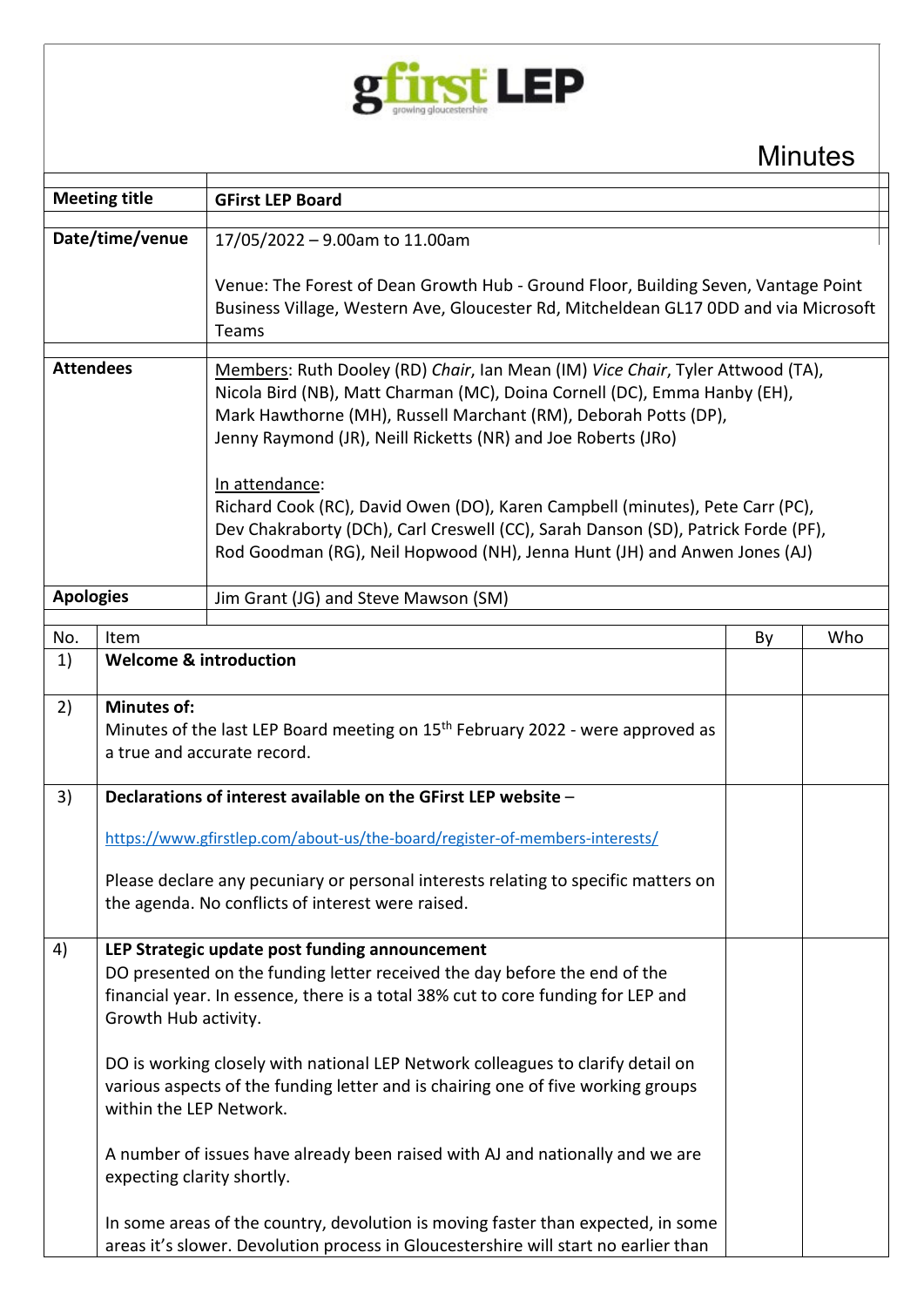|    | January 2023. Until such point as a devolution deal is complete it remains<br>'business as usual' for the LEP with integration not likely to happen before 2024.                                                                                                                           |  |  |
|----|--------------------------------------------------------------------------------------------------------------------------------------------------------------------------------------------------------------------------------------------------------------------------------------------|--|--|
|    | In the meantime, the LEP executive are ensuring delivery of a balanced budget<br>for this year and have taken action to reduce some costs - including moving to<br>smaller office accommodation given changing working patterns.                                                           |  |  |
|    | MH - Timescale stacks up. Colleagues from LAs and LEP will feed into the<br>document as it progresses. Conversation about LEP integration closer to the<br>time.                                                                                                                           |  |  |
|    | CC - Don't get distracted by timetable. Don't believe there will be much<br>movement from Levelling up White paper.                                                                                                                                                                        |  |  |
|    | For the September Board meeting the LEP executive will produce an outline<br>strategy paper for further evolution of the business model.                                                                                                                                                   |  |  |
|    | As previously agreed GIIF funding will make up the funding shortfall for this<br>financial year.                                                                                                                                                                                           |  |  |
| 5) | <b>UK Shared Prosperity Fund</b>                                                                                                                                                                                                                                                           |  |  |
|    | The allocations within Gloucestershire include (over 3-years, minimum<br>$f1m$ :<br>Cheltenham £1,178,035<br>$\bullet$<br>Cotswold £1,000,000<br>٠<br>Forest of Dean £1,000,000<br>$\bullet$<br>Gloucester £1,486,352<br>$\bullet$<br>Stroud £1,378,985<br>٠<br>Tewkesbury £1,011,978<br>٠ |  |  |
|    | A total of £7,055,350                                                                                                                                                                                                                                                                      |  |  |
|    | Engagement sessions with local authorities and other local partners to<br>support the investment plan process: April - May 2022                                                                                                                                                            |  |  |
|    | Lead local authorities work with stakeholders to develop local<br>٠<br>investment plans: April - June/ July 2022                                                                                                                                                                           |  |  |
|    | Investment plan submissions window: 30 June 2022 to 1 August 2022                                                                                                                                                                                                                          |  |  |
|    | Further guidance published including guidance on monitoring benefits<br>and evaluation, assurance, subsidy control, branding and publicity:<br>Summer 2022                                                                                                                                 |  |  |
|    | Indicative investment plan assessment period for UK government: July -<br>٠<br>September 2022                                                                                                                                                                                              |  |  |
|    | Anticipated date for first investment plans to be approved: October 2022<br>onwards                                                                                                                                                                                                        |  |  |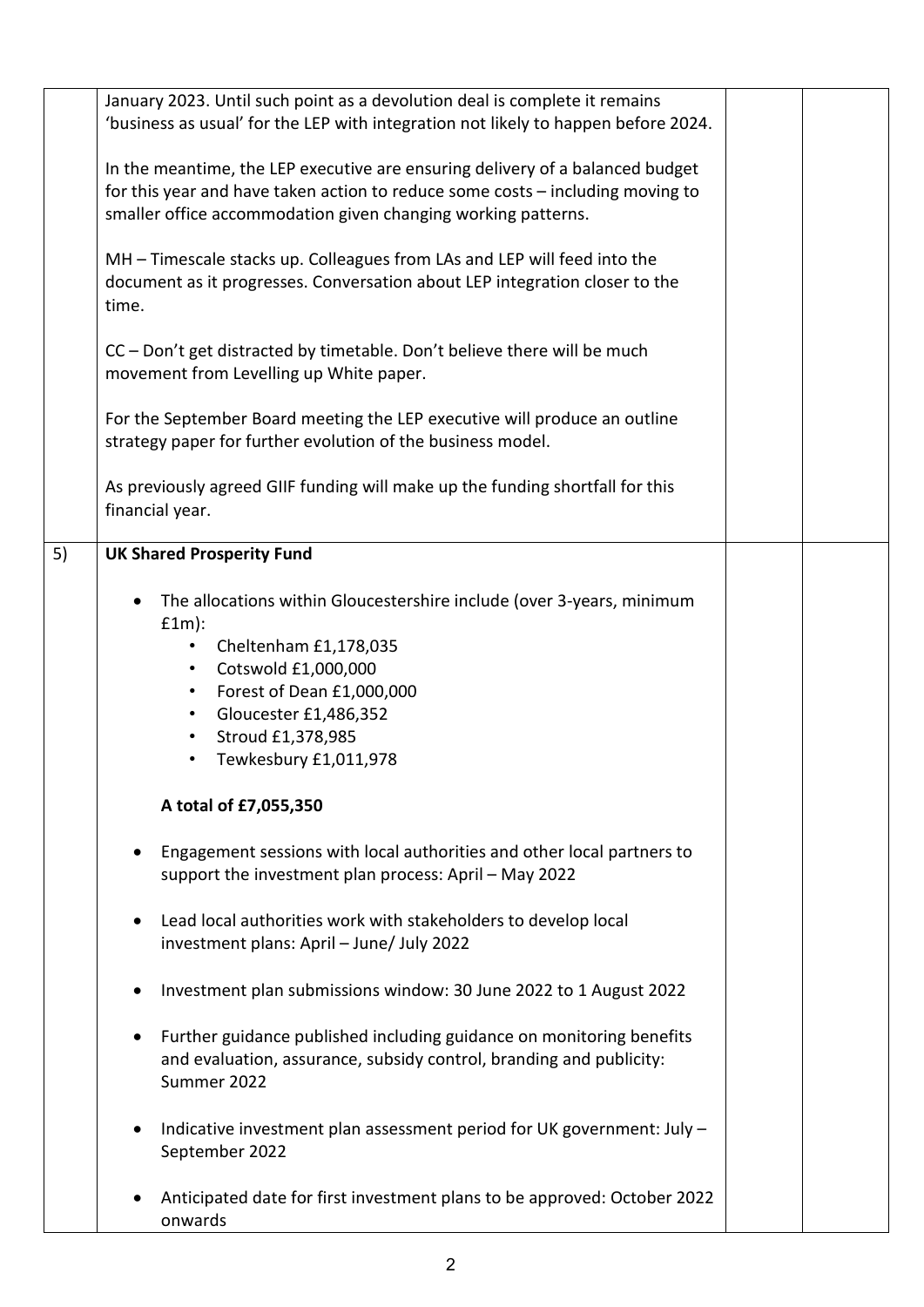• Funding period: April 2022 to March 2025

## **LEP priorities;**

**Growth Hub (SD)** – EU contract runs up to March next year. Requesting 2 years funding from Local Districts, 2023 to 2025. We have a strong network system already set up. Some of our Growth Hubs are at the start of their journey, others are more established and coming to the end of their funding period. We have requested £270,000 from each district to maintain a central function ensuring independent, impartial advice and funding CRM and marketing activities. This would also ensure there isn't a 'postcode lottery' for business support in the county.

DC – I think I speak for all that we have had a lot of asks on the funding. Pressure on us to produce investment plan by  $1<sup>st</sup>$  August.

RC – City Council are in 'listening mode' at the moment.

MH – The reason the Growth Hubs are in each district is that the districts requested a Growth Hub each.

IM - We have to take a visionary view. It's the independent voice of business. DO – Really important that we maintain that impartial, independent advice. JR – European funding has made the Growth Hub offer quite constrained. EU funding coming to an end means we could do much more 'reach out' work. NR – Outlook for business is quite bleak at the moment, we need to concentrate on helping businesses.

**Inward Investment (DCh) –** The Inward Investment team were set up to encourage foreign-owned businesses to set up in the county. DO and DCh had presented to Government offices from around the globe before the Board meeting to launch the HPO (High Potential Opportunity) for cyber inward investment.

We are asking for £0.5 million to keep the project going for a further 2-year period starting in January 2023. Four key priority business sectors; cyber, agritech, advanced manufacturing and renewables.

Re Agri-tech - in the process of getting an MOU signed with RAU, Hartpury, Campden BRI and CCRI at the University of Gloucestershire to ensure greater collaboration.

The main aim of the project is to create jobs within the county. Biggest success to date is securing [ZeroAvia](https://www.zeroavia.com/) at Cotswold Airport - 80 highly skilled jobs created already.

DCh flagged that Oxfordshire/Bristol & Bath/Wales would all continue their Inward Investment projects meaning Gloucestershire could miss out.

DO mentioned a recent visit that the Head of Inward Investment, Phil Clement, had arranged for a company with major plans in Cyber/Satellite technology. They had visited a vacant site at Stonehouse and were really impressed with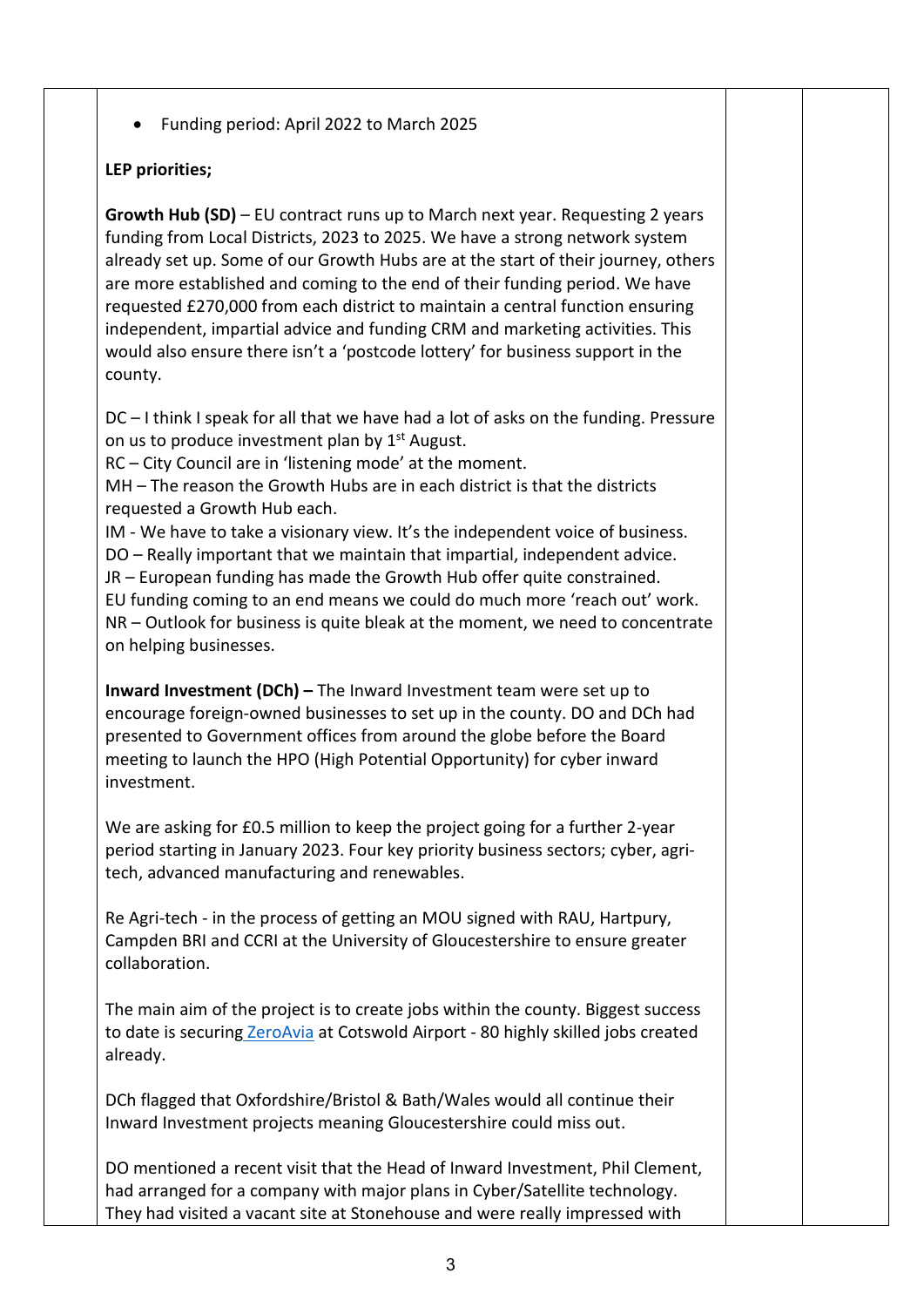|    | what they have seen so far. Without our Inward Investment team, the company<br>wouldn't have considered Gloucestershire.<br>The Inward Investment team was a 4-year project but we effectively lost 2 years<br>due to the pandemic. However, the team concentrated on foreign owned<br>businesses within the county offering support as required.<br><b>Employment Charter (PC) - The Employment Charter is a support and brokerage</b><br>service for young people in education to engage with local employers and for<br>employers to develop recruitment pipelines. This increases the capacity of the<br>Careers Hub and the support involves:<br>researching what education & skills providers and their learners need<br>$\bullet$<br>from industry, when this is needed and who will be involved<br>Sharing this information with local employers and establishing what<br>capacity they have to support this |  |  |
|----|----------------------------------------------------------------------------------------------------------------------------------------------------------------------------------------------------------------------------------------------------------------------------------------------------------------------------------------------------------------------------------------------------------------------------------------------------------------------------------------------------------------------------------------------------------------------------------------------------------------------------------------------------------------------------------------------------------------------------------------------------------------------------------------------------------------------------------------------------------------------------------------------------------------------|--|--|
|    | Brokering sustainable engagement with providers to strengthen and<br>retain talent<br>Quality assurance and monitoring for continual improvement<br>$\bullet$                                                                                                                                                                                                                                                                                                                                                                                                                                                                                                                                                                                                                                                                                                                                                        |  |  |
|    | Employer engagement activities include:<br>Q&A sessions with employers<br>Workplace visits<br>$\bullet$<br>Dragon's Den Enterprise events<br>$\bullet$<br>Employability, cv and application writing talks by employers<br>$\bullet$<br>Practice job interviews<br>$\bullet$<br><b>Work Experience</b><br><b>Careers Fairs</b><br>$\bullet$<br>ASK: £483,300 over 3 years                                                                                                                                                                                                                                                                                                                                                                                                                                                                                                                                             |  |  |
|    | To work with up to 59 schools/academies that have approx 41,500 students in<br>years 7 to 13, 4 colleges, 3 universities. The Employment Charter work is<br>'qualification agnostic' and therefore will be used to support a wide range of<br>qualifications and learning programmes in the county, including the extensive<br>work experience elements of T-levels.                                                                                                                                                                                                                                                                                                                                                                                                                                                                                                                                                 |  |  |
| 6) | <b>Employment Charter update</b><br>Presentation circulated to Board members before the meeting.                                                                                                                                                                                                                                                                                                                                                                                                                                                                                                                                                                                                                                                                                                                                                                                                                     |  |  |
| 7) | <b>Board member feedback on Growth Hubs</b>                                                                                                                                                                                                                                                                                                                                                                                                                                                                                                                                                                                                                                                                                                                                                                                                                                                                          |  |  |
|    | RM had visited Forest of Dean Growth Hub and spoken with Tom El-Shawk.<br>Very impressed with set up. Four incubators have been rented out and keen to<br>work on building partnerships. Consideration being given to outreach with a<br>'Growth Hub on the road' model being considered. Looking at what works well<br>and sharing with other Growth Hubs. Concerned about expectations and<br>engagement of larger businesses, how best to get them involved. Good amount<br>of SMEs and Micro businesses already involved.<br>DP spoke about the Stroud Growth Hub. Really nice space to work in.                                                                                                                                                                                                                                                                                                                 |  |  |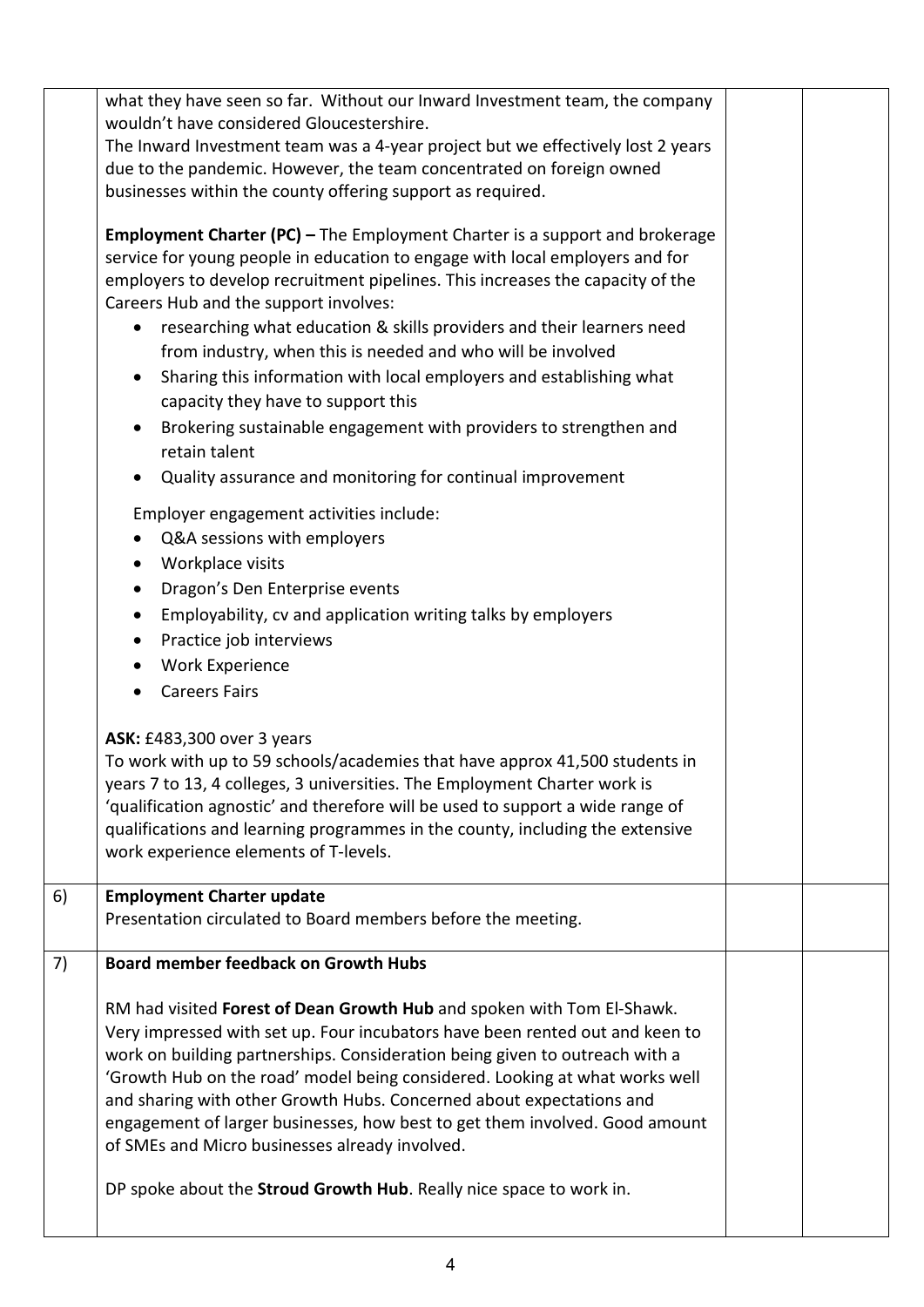|    | Had spoken with Laura Gaiger about there being lots of stops and starts after<br>officially opening just as the pandemic hit. Capacity is biggest issue. Smallest<br>team of all the Growth Hubs. Could Growth Hubs have different specialisms?<br>e.g. Cheltenham - Cyber, Stroud - Green, etc. Could more things be centralised?<br>DC also spoke with Laura and found her to be very impressive and really keen to<br>do outreach. Would be good to understand the different set ups of all the<br>Growth Hubs. KC will re-circulate Growth Hub information and case studies to<br>board members for further distribution.                                                                                                                                                                                                                                                                                                                                                                                                                                                                                                                                                                                                                                                                                                           | 30/06/22 | KC/SD |
|----|-----------------------------------------------------------------------------------------------------------------------------------------------------------------------------------------------------------------------------------------------------------------------------------------------------------------------------------------------------------------------------------------------------------------------------------------------------------------------------------------------------------------------------------------------------------------------------------------------------------------------------------------------------------------------------------------------------------------------------------------------------------------------------------------------------------------------------------------------------------------------------------------------------------------------------------------------------------------------------------------------------------------------------------------------------------------------------------------------------------------------------------------------------------------------------------------------------------------------------------------------------------------------------------------------------------------------------------------|----------|-------|
| 8) | <b>Board member feedback on Business Groups</b><br>EH had joined the recent Agri, Food and Rural Business Group - Sub groups<br>formed to breakdown elements. Skills side being worked on by Ben Thompson<br>from Hartpury College/University. Addressing skills gaps but also looking to<br>include Conservation and transferable skills. Looking at how to bring people with<br>cyber skills into the sector, how to engage, get them interested in all things Agri.<br>Dr Bryonny Goodwin-Hawkins from CCRI is heading up the group on Business<br>Support. Busy identifying gaps across the sector.<br>Very diverse group of members so breaking into groups will help move topics<br>forward. Phil Clement attended last meeting to talk about Inward Investment.<br>MC had joined the recent Cyber Tech Business Group meeting - A really<br>interesting discussion. There have been less cyber-attacks during the current<br>crisis in Ukraine. Mention of the attack of the City Council systems and how<br>much time it is taking to recover. Member from BPE gave a talk about fraud.<br>Mention of Data trusts and how to invest in Data trusts.<br>Head of Inward Investment, Phil Clement attended this meeting too. Group<br>members fed into recent Cyber HPO activity, really knowledgeable on all aspects<br>of Cyber. |          |       |
| 9) | <b>AOB</b><br>DCh highlighted the LEP's Annual Review event on Wednesday 15 <sup>th</sup> June at<br>Cotswold Airport, Kemble and asked if everyone could confirm their attendance,<br>due to limited capacity, via the Eventbrite link asap;<br>https://www.eventbrite.co.uk/e/gfirst-lep-annual-review-2022-tickets-<br>325682062817                                                                                                                                                                                                                                                                                                                                                                                                                                                                                                                                                                                                                                                                                                                                                                                                                                                                                                                                                                                                  |          |       |

## **Future Board meeting dates for 2022:**

Tuesday 20<sup>th</sup> September Tuesday 6<sup>th</sup> December

Timings for all Board meetings are 9.00am to 11.00am